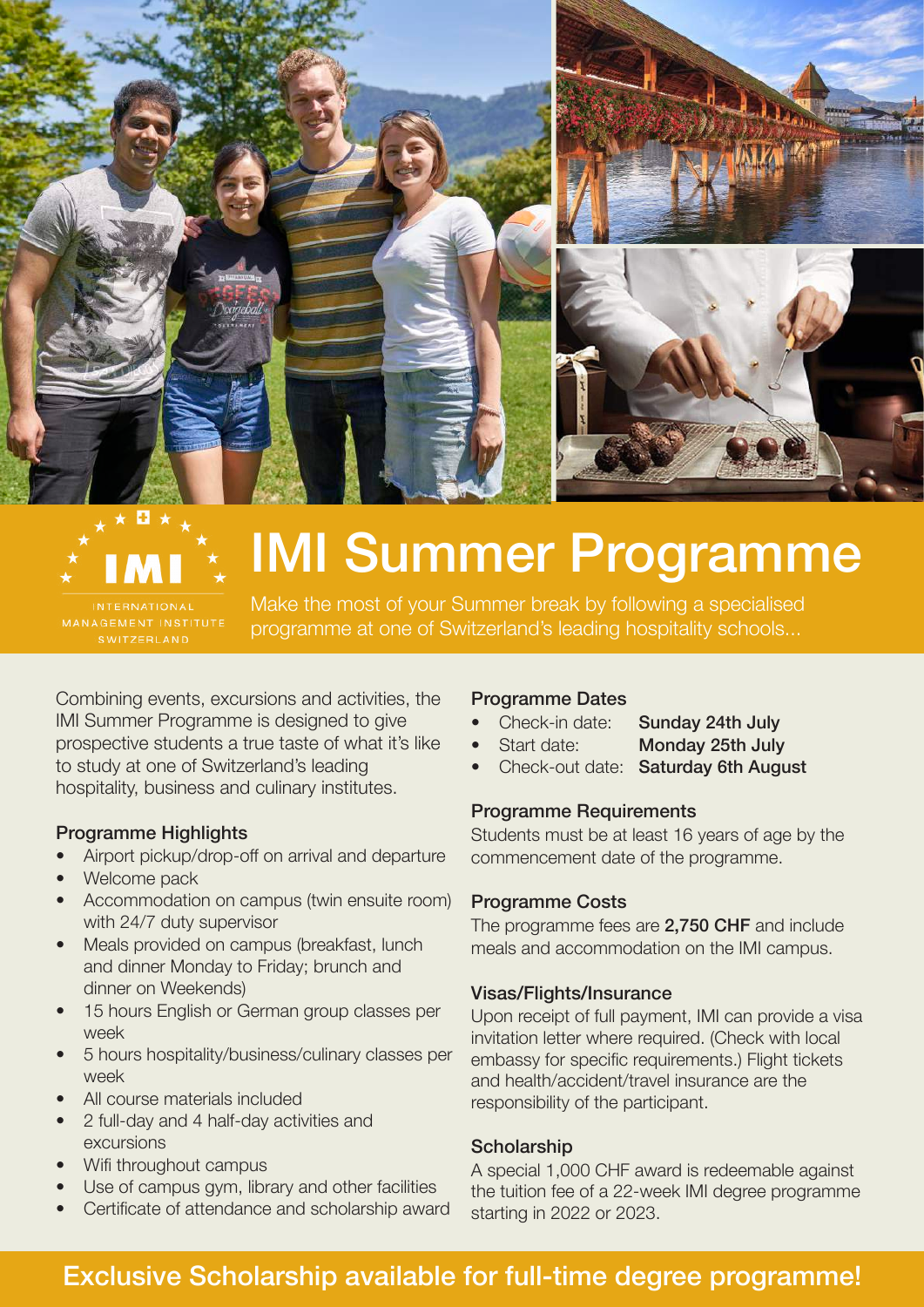## IMI Switzerland Summer Programme 2022



#### Application Information

For more information and in order to apply, the completed application form and all additionally required documents should be sent to:

IMI International Management Institute **Switzerland** Seeacherweg 1 6047 Kastanienbaum **Switzerland** E-mail: info@imi-luzern.com

The following documents are part of the application. These can be emailed directly to us at info@imi-luzern.com where they will be processed by our registration team:

- Copy of passport
- Curriculum Vitae (Resume)
- Summer Programme Application Form
- IELTS Certificate or equivalent (if applicable)
- Parental Consent Form (if under 18 years of age)

| Step 1<br><b>Submission of</b><br>documents | Step 2<br><b>Personal</b><br><b>Academic</b><br><b>Consultation</b> | Step 3<br><b>Programme fees</b><br>to be paid                  | Step 4<br><b>Confirmation of</b><br>enrolment (visa<br>support letter<br>issued if required) |
|---------------------------------------------|---------------------------------------------------------------------|----------------------------------------------------------------|----------------------------------------------------------------------------------------------|
| Step 5<br>Visa application<br>(if required) | Step 6<br>Airport pickup and<br>transfer from<br><b>Zurich</b>      | Step 7<br><b>Start your IMI</b><br><b>Summer</b><br>Programme! | *<br><b>INTERNATIONAL</b><br><b>MANAGEMENT INSTITUTE</b><br><b>SWITZERLAND</b>               |

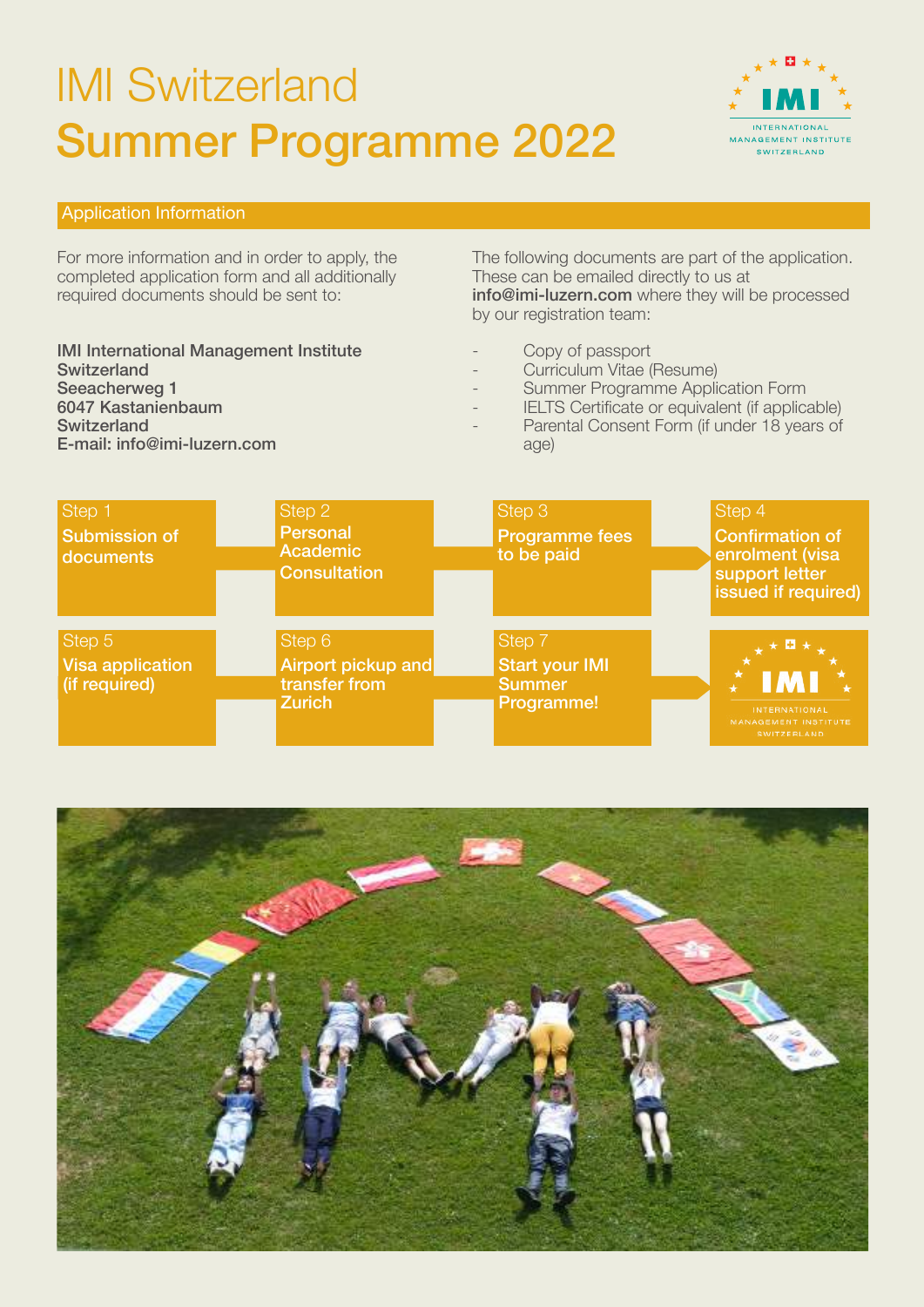# TU.

## Sample Summer Programme Calendar

*Please note that the below is just an example of a Summer Programme schedule - each year it can be subject to change.*

#### 25th July

07.30: Breakfast 08.30: Campus Tour 09.30: Essential Information 11.30: Lunch 13.00: English/German Class 18.30: Dinner

#### 26th July 07.30: Breakfast

08.30: English/German Class 11.30: Lunch 13.30: Excursion/Activity 18.30: Dinner

#### 27th July

07.30: Breakfast 08.30: English/German Class 10.30: Intro. to IMI Programmes 11.30: Lunch 13.30: Workshop 18.30: Dinner

#### 28th July

07.30: Breakfast 08.30: English/German Class 11.30: Lunch 13.30: Excursion/Activity 18.30: Dinner

#### 29th July

07.30: Breakfast 08.30: English/German Class 11.30: Lunch 13.30: Workshop 18.30: Dinner



30th July All day:

Full day fun activity 18.30: Dinner

## 31st July

Full day fun activity 18.30: Dinner

All day:



#### 1st August

07.30: Breakfast 08.30: English/German Class 11.30: Lunch 13.30: Workshop 18.30: Dinner



#### 2nd August

07.30: Breakfast 08.30: English/German Class 11.30: Lunch 13.30: Excursion/Activity 18.30: Dinner



#### 3rd August

07.30: Breakfast 08.30: English/German Class 11.30: Lunch 13.30: Workshop 15:30: Sports Afternoon 18.30: Dinner



#### 4th August

07.30: Breakfast 08.30: English/German Class 11.30: Lunch 13.30: Excursion/Activity 18.30: Dinner

#### 5th August

07.30: Breakfast 08.30: English/German Class 11.30: Lunch 13.30: Awards and Certificates 18.30: Farewell Dinner



#### 6th August

END OF SUMMER PROGRAMME All day:

Check-outs & departures







To apply or for more information, please contact us at info@imi-luzern.com or apply online at imi-luzern.com